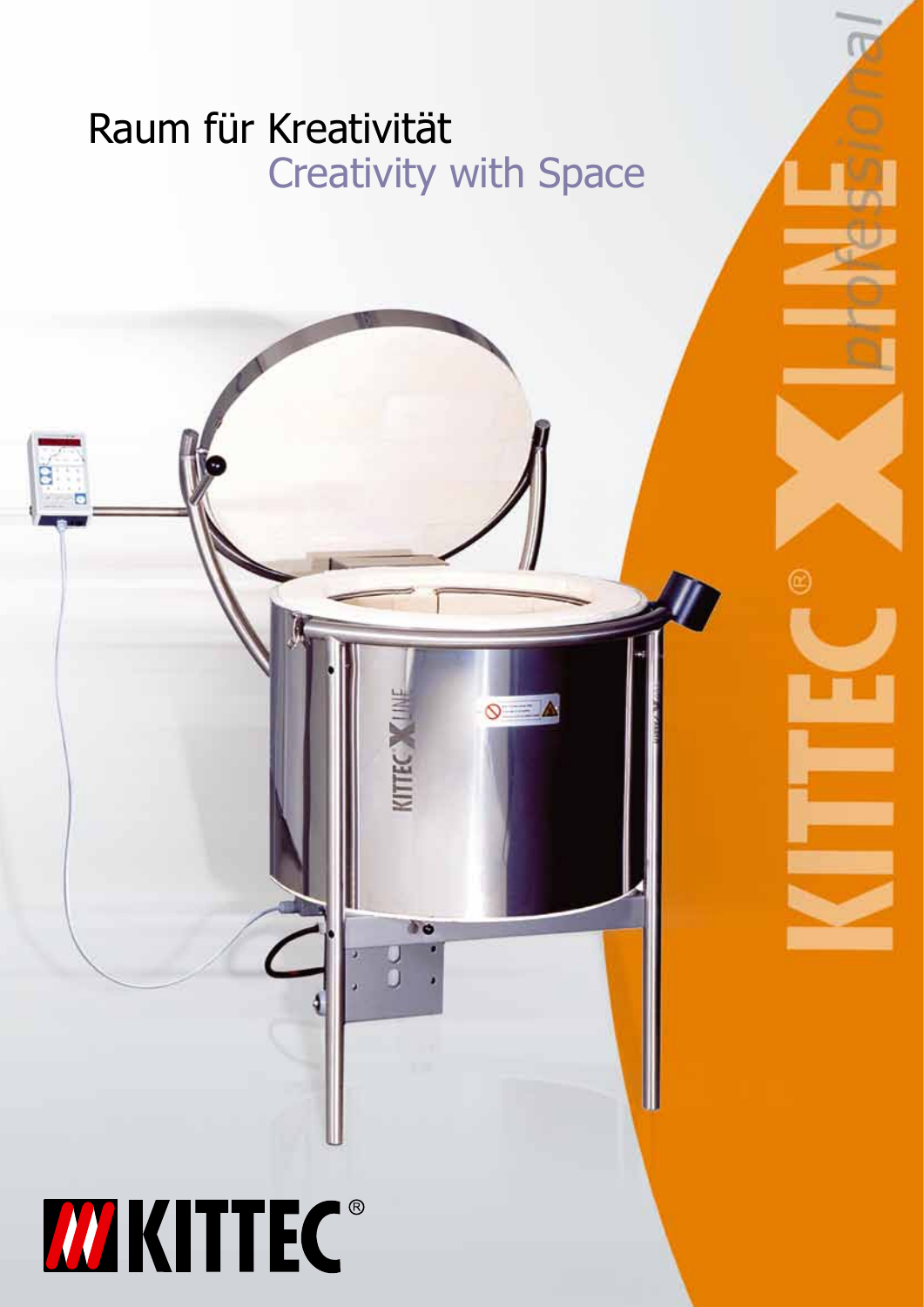#### Als wir 1979 den ersten Toplader vorstellten, war das ein Meilenstein im Ofenbau!

Innovation und konsequente Weiterentwicklung sind kennzeichnend für  $\mathbf{\mathcal{W}}$  KITTEC<sup>°</sup>.

Mit langjähriger Erfahrung haben wir unsere Brennöfen immer weiter optimiert und setzen immer wieder Maßstäbe für den Brennofenbau.

Der CB 125 ist der erste GS-geprüfe Toplader mit der "cleveren" Schwingdeckelmechanik.

Die Einführung des CB 60. Unser erster Kompakt-1979 Brennofen war ein Meilenstein im Brennofenbau. Die günstige bauweise des Topladers, mit der allseitigen Wärmeübertragung auf das Brenngut, führte zu ausgezeichneten Brennergebnissen.

Die Toplader der KITTEC<sup>®</sup> KLINE sind in ihrer Konstruktion vollkommen neuartig. Alle Modelle vom X 40 bis X 290 S - haben die ergonomische Arbeitshöhe von 93 cm und einen Schutzbügel im Bereich der Ladekante. Die bewährte "clevere" Deckelöffnung wird nun durch den neuen X-Griff unterstützt - der Deckel lässt sich leicht öffnen und schließen. Seine Pendellager sorgen dafür, dass der Ofen immer dicht schließt. Alle Rahmenteile sind aus Edelstahl gefertigt.

Mit der Microtherm®-Hinterisolierung wird die CB-Serie von **MIKITTEC**<sup>\*</sup> zur neuen "Referenz" im Brennofenbau.

Start unserer erfolgreichen Frontladerserie K130T-K450T.

Die KITTEC<sup>®</sup> XLINE Frontlader sind das nächste Highlight der neuen Kittec-Ära. Unverwechselbares Kennzeichen sind Gehäuse und Rahmen komplett aus Edelstahl. Höhenverstellbare Füße sind ebenso einzigartig wie die R-SIC Deckenplatte und die Lamellenbleche mit Hinterlüftung.

1979<br>The introduction of the CB 60. Our first compact kiln was a milestone in the history of kiln construction. The convenient design of the top-loader with its all-around heat transmission to the firing material led to excellent firing results.

The CB 125 is the first GS-approved top-loader to use "smart" swing roof mechanics.

The design of the **KITTEC**  $X$  LINE top-loader is absolutely new. All models, from the X 40 to the X 290 S - feature an ergonomic working height of 93 cm and a protective hoop guard around the front rim. The proven "smart" opening mechanism of the lid is now supported by the new X handle, so that the lid can be opened and closed easily. Its self-aligning bearings ensure that the kiln is always tightly locked. All frame components are made of stainless steel.

The **KITTEC** XLINE front-loaders are the next highlight of the new Kittec-area. Absolutely unique are case and frame completely from stainless steel, the height-adjustable underframe, the R-SIC cover sheet and the lamella metal with rear ventilation.

Innovation and uncompromising and continuous development are characteristic of **THEC**<sup>\*</sup>. Through long years of experience we have further optimized our kilns and again set new standards for kiln building.

- 93 cm Arbeitshöhe
- 2. Edelstahlbauteile
- 3. Brennofen rollbar
- 5. Zuluft-Bodenschieber
- Bypassabluftstutzen
- 7. Gasfeder-Deckelöffnung
- 8. Dichthaltendes Deckelsystem
- 9. Geprüfter Sicherheitsschalter 10. Kanthal®-Heizleitermaterial
- 11. Optional: Brennset

- 93 cm working height
- Stainless steel components
	- Moveable castors
	- only)
- Supply air bottom valve
- 6. By-pass air exhaust nozzle
- Gas-spring assisted lid opening
- Tight sealing lid system 9. Approved safety switch
- 10. Kanthal® heater material
- 11. Option: Furniture set

We grant three years of warranty on the kilns (except heating elements).

With the Microtherm® secondary insulation the CB series of  $\mathbf{W}$  **KITTEC**<sup>\*</sup> became the new standard in kiln construction.

Start of our successful front-loader series K130T-K450T.

#### 1986

#### 1994

#### 1995

### 2001

#### 2002

#### 1986

#### 1994

### 1995

### 2001

### 2002



## **charakteristischen Merkmalen:**

### 4. Microtherm®-Isolierung (nur im Schnitt sichtbar)

Microtherm<sup>®</sup> insulation (visible in cut section

Drei Jahre Garantie auf den Brennofen (ausgenommen Heizspiralen).

### **KITTEC<sup>°</sup> X**LINE- a kiln concept with character:



3

4

5













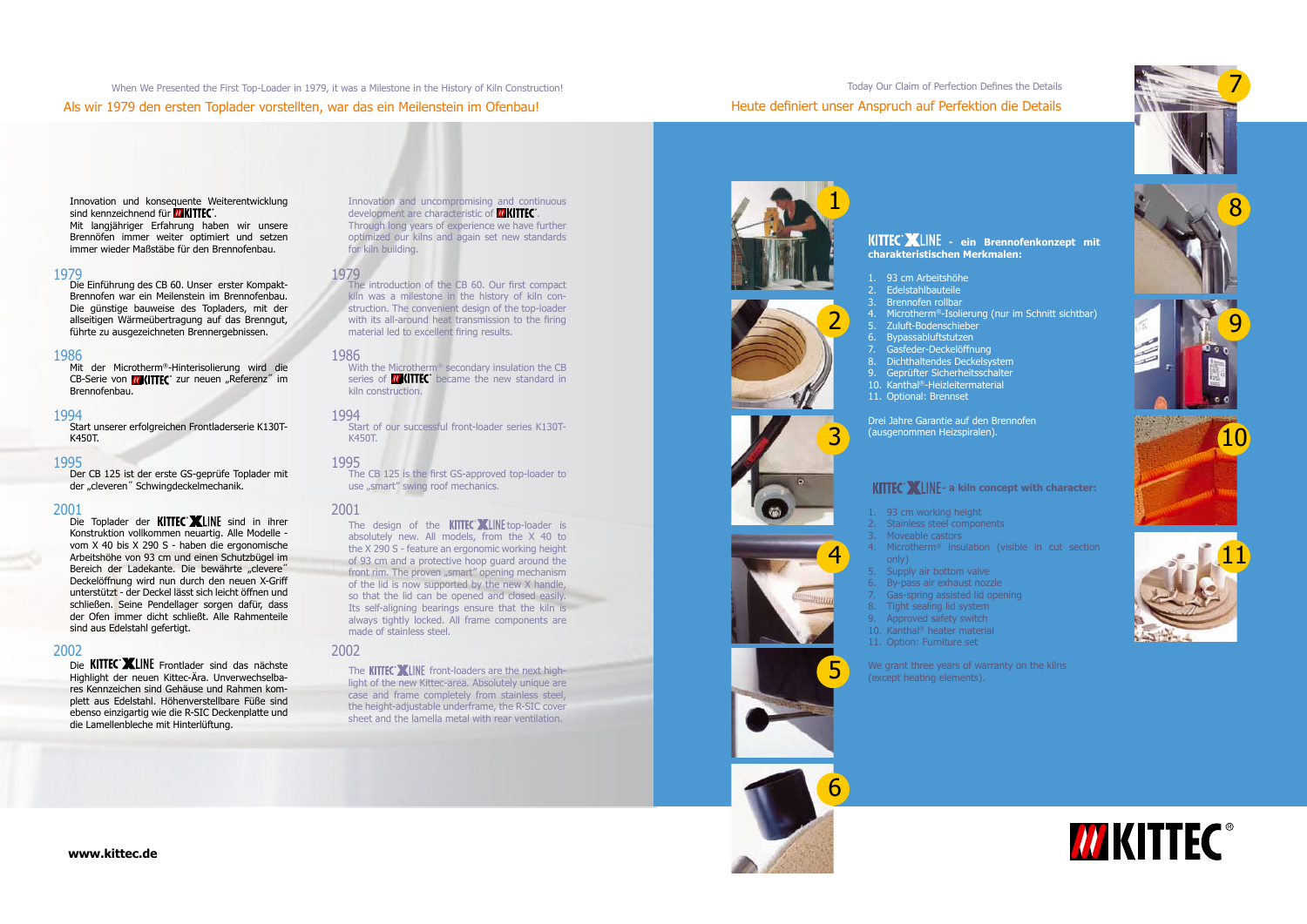Bei allen KITTEC<sup>®</sup> XLINE 230-Volt- und 400-Volt-Modellen ist die Energieausnutzung konstruktionsbedingt sehr effizient. Speziell berechnete Kanthal®-Heizleiter, hochwertige Feuerleichtsteine und die Microtherm®-Hinterisolierung ermöglichen je nach Modell eine maximale Betriebstemperatur von 1320°C. Durch die runde Bauweise wird die wärmeabstrahlende Ofenoberfläche auf das Minimum gebracht. Während alle hellen Bauteile die Hitze reflektieren, wird über die dunkle Rückwand der Techniksäule die Wärme gezielt abgeführt. Die regelbare Zuluftführung im Boden dient zur Verbesserung der Ofenatmosphäre. Der Vorteil der 400-Volt-Drehstrom-Modelle liegt darin, dass sich durch kürzere Aufheizphasen die





The design of all **KITTEC** XLINE 230 Volt and 400 Volt models results in a highly efficient energy use. Specifically calculated Kanthal® heat conductors, high-quality lightweight refractory bricks and the Microtherm® back insulation make it possible to operate at a maximum temperature of  $1320^{\circ}C$ , depending on the model. Due to its round design, dissipation of heat on the oven surface is reduced to a minimum. While all brightly coloured components reflect the heat, the heat is deliberately channelled via the dark-colored back panel of the technology-housing unit.

The variable supply air control in the bottom serves to improve the kiln atmosphere.

The advantage of the 400 Volt three-phase models is that the total firing time is reduced by shorter heating-up phases.

### Langjährige Erfahrung im neuen Design Years of Experience Go Into a New Design

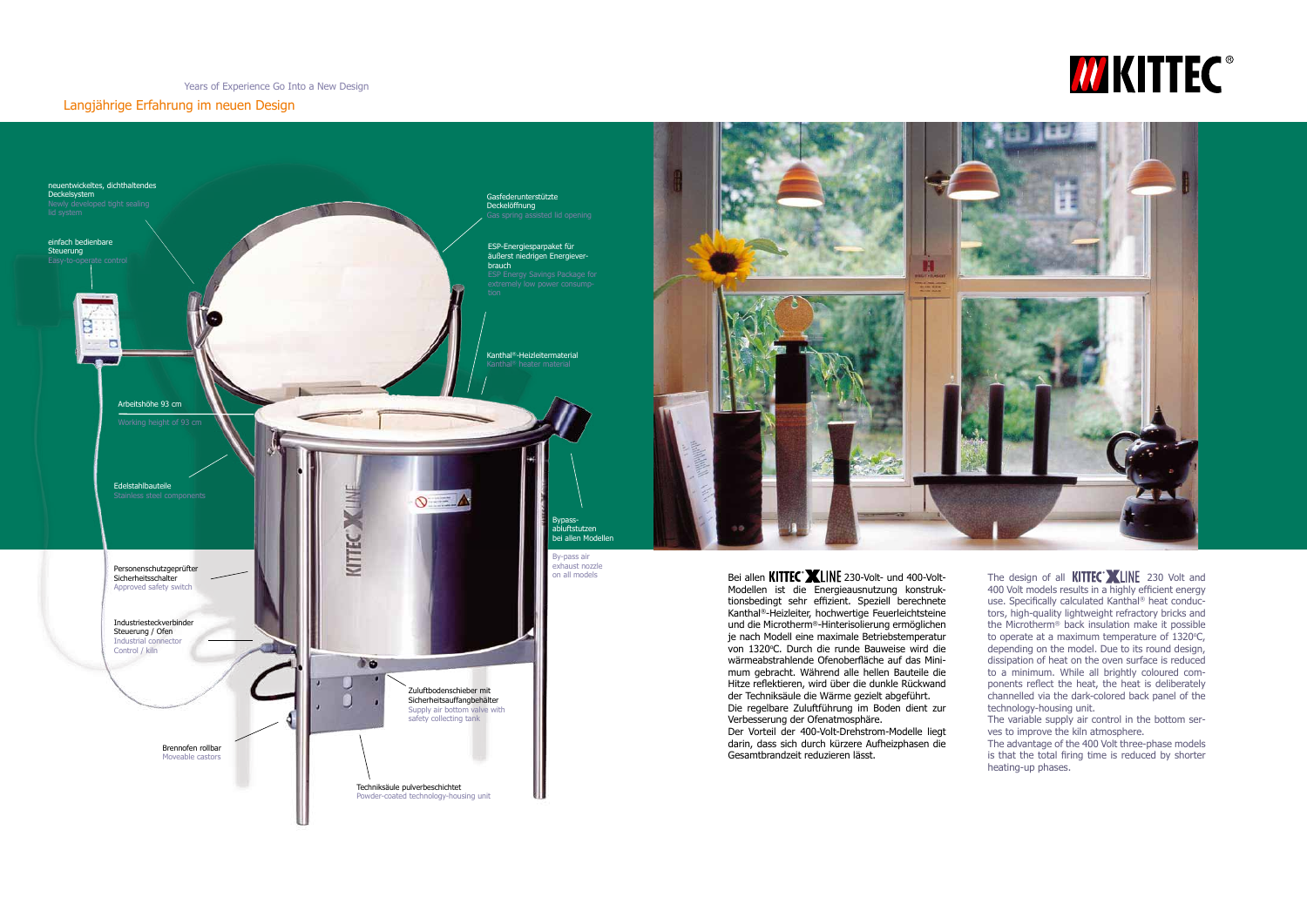Die Ofengröße variiert - die Arbeitshöhe von 93 cm bleibt The Kiln Size May Vary - but the Working Height of 93 cm Never Changes

### Ein neu durchdachtes Brennofenkonzept bietet Raum für Kreativität A Rethinking of Kiln Concepts Provides New Room for Creativity





Die **KITTEC** KLINE umfasst Öfen mit einem Brennraumvolumen von 43 Liter (X 40) bis 286 Liter (X 290 S). Wählen Sie den zu Ihrem Brenngut passenden Brennofen.

The  $KIIIEC$   $KINE$  includes kilns with a laboratory space from 43 litres (X 40) to 286 litres (X 290 S). Select the kiln that matches your firing material.

Besondere Aufgaben erfordern auch besondere Brennöfen! - KITTEC® löst diese Aufgaben mit professionellen Sonderanfertigungen. Teilen Sie uns Ihre Wünsche mit!

Specific tasks also require specific kilns! - KITTEC® solves these tasks with professional customized designs. Please inform us about your wishes!

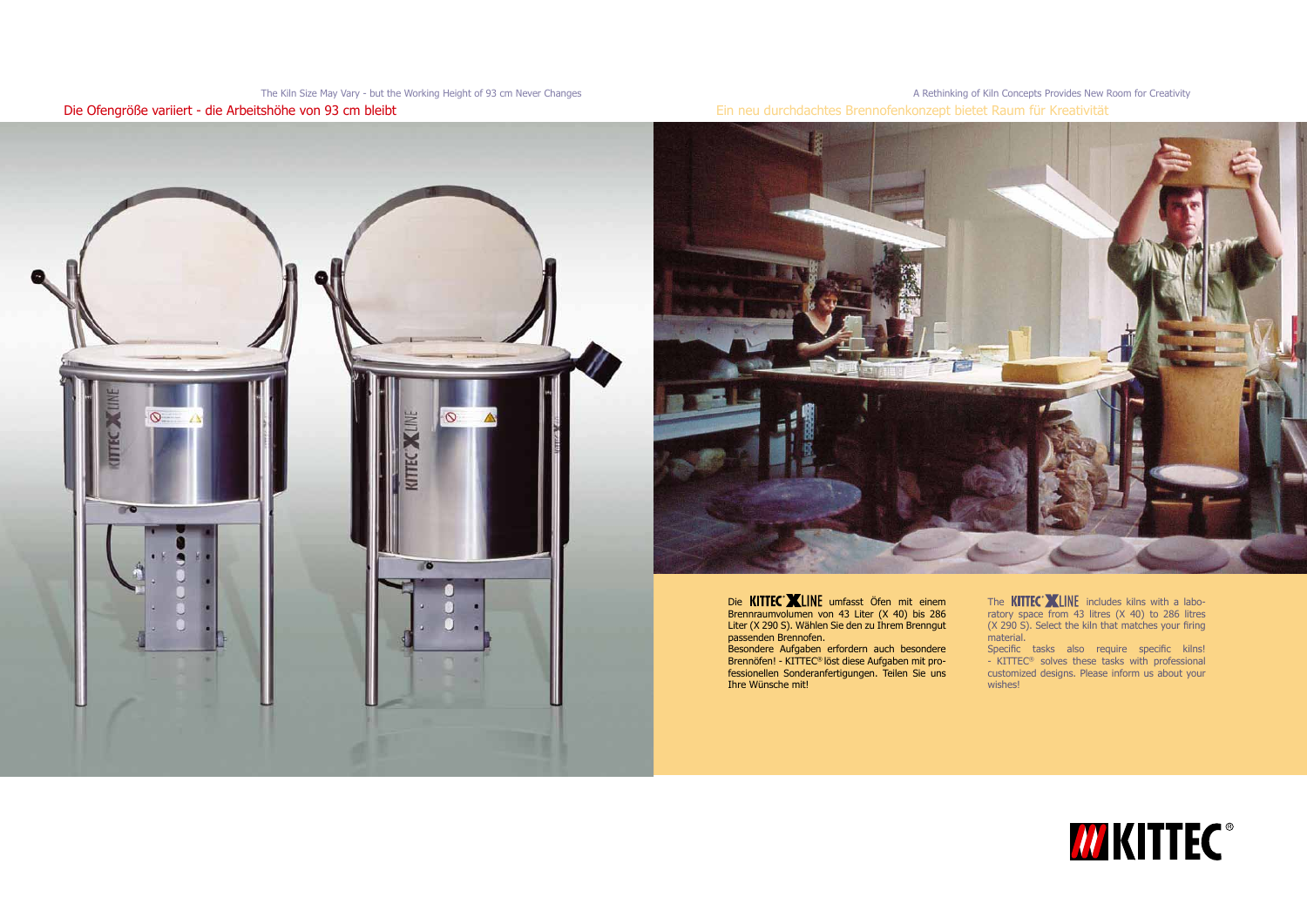Alle Brennöfen der **KITTEC ALINE** können auf Wunsch mit anderen BENTRUP®-Steuerungen kombiniert werden.

Von welcher Seite Sie es betrachten, die KITTEC<sup>®</sup> KLINE kommt Ihnen entgegen From Whichever Angle You Look At It, the **KITTEC** XLINE Will Meet Your Needs







| X - LINE - TYP              |             |                         |              |                | X40 X40 S X50 X50 S X60 X60 S X70 X70 S |                |              |               | <b>X80</b>         |                |                | X 80 S X 90 S X 110 S |               |                    |                |                |               |               | X 130 S X 160 S X 190 S X 210 S X 230 S X 260 S X 290 S |  |
|-----------------------------|-------------|-------------------------|--------------|----------------|-----------------------------------------|----------------|--------------|---------------|--------------------|----------------|----------------|-----------------------|---------------|--------------------|----------------|----------------|---------------|---------------|---------------------------------------------------------|--|
| Brennraum Ø (mm)            | 430         | $ 430\rangle$           | 430          | 430            | 430                                     | 430            | 430          | 430           | 510                | 510            | 510            | 510                   | 590           | 590                | 590            | 590            | 690           | 690           | 690                                                     |  |
| Firing chamber diam. (mm)   |             |                         |              |                |                                         |                |              |               |                    |                |                |                       |               |                    |                |                |               |               |                                                         |  |
| Brennraum Höhe (mm)         | 305         | 305                     | 380          | 380            | 460                                     | 460            | 535          | 535           | 380                | 380            | 460            | 535                   | 460           | 610                | 690            | 760            | 625           | 690           | 760                                                     |  |
| Firing chamber height (mm)  |             |                         |              |                |                                         |                |              |               |                    |                |                |                       |               |                    |                |                |               |               |                                                         |  |
| Volumen (Liter)             | 43          | $ 43\rangle$            | 55           | 55             | 66                                      | 66             | 77           | 77            | 78                 | 78             | 94             | 108                   | 128           | 166                | 189            | 208            | 234           | 257           | 285                                                     |  |
| Volume (litres)             |             |                         |              |                |                                         |                |              |               |                    |                |                |                       |               |                    |                |                |               |               |                                                         |  |
| Außen Ø ohne Rahmen (mm)    | 620         | $ 620\rangle$           | 620          | 620            | 620                                     | 620            | 620          | 620           | 690                | 690            | 690            | 690                   | 770           | 770                | 770            | 770            | 890           | 890           | 890                                                     |  |
| Ext. Ø without frame (mm))  |             |                         |              |                |                                         |                |              |               |                    |                |                |                       |               |                    |                |                |               |               |                                                         |  |
| Breite inkl. Rahmen (mm)    | 700         | $ 700\rangle$           | 700          | 700            | 700                                     | 700            | 700          | 700           | 780                | 780            | 780            | 780                   | 860           | 860                | 860            | 860            | 980           | 980           | 980                                                     |  |
| Width incl. frame (mm)      |             |                         |              |                |                                         |                |              |               |                    |                |                |                       |               |                    |                |                |               |               |                                                         |  |
| Tiefe geschlossen (mm)      | 780         | 780                     | 780          | 780            | 780                                     | 780            | 780          | 780           | 860                | 860            | 860            | 860                   | 940           | 940                | 940            | 940            | 1080          | 1080          | 1080                                                    |  |
| Depth closed (mm)           |             |                         |              |                |                                         |                |              |               |                    |                |                |                       |               |                    |                |                |               |               |                                                         |  |
| Tiefe geöffnet (mm)         | 1020        | 1020                    | 1020         | 1020           | 1020                                    | 1020           | 1020         | 1020          | 1100               | 1100           | 1100           | 1100                  | 1170          | 1170               | 1170           | 1170           | 1320          | 1320          | 1320                                                    |  |
| Depth open (mm)             |             |                         |              |                |                                         |                |              |               |                    |                |                |                       |               |                    |                |                |               |               |                                                         |  |
| Systemhöhe (mm)             | 1020        | 1020                    | 1020         | 1020           | 1020                                    | 1020           | 1020         | 1020          | 1020               | 1020           | 1020           | 1020                  | 1020          | 1020               | 1020           | 1020           | 1020          | 1020          | 1020                                                    |  |
| System height (mm)          |             |                         |              |                |                                         |                |              |               |                    |                |                |                       |               |                    |                |                |               |               |                                                         |  |
| Temperatur max. (°C)        | 1320        | 1320                    | 1280±30 1320 |                | 1250±30 1320                            |                | 1200±30 1320 |               | $1200 \pm 30$ 1320 |                | 1320           | 1320                  | 1320          | 1320               | 1320           | 1320           | 1320          | 1320          | 1320                                                    |  |
| Temperature max. (°C)       |             |                         |              |                |                                         |                |              |               |                    |                |                |                       |               |                    |                |                |               |               |                                                         |  |
| Leistung (kW)               | 3,6         | 4,4                     | 3,6          | 4,4            | 3,6                                     | 5,6            | 3,6          | 5,6           | 3,6                | 5,6            | 6,8            | 6,8                   | 8,2           | 11                 | 11             | 11             | 14            | 16            | 18                                                      |  |
| Capacity (kW)               |             |                         |              |                |                                         |                |              |               |                    |                |                |                       |               |                    |                |                |               |               |                                                         |  |
| Spannung (V)                |             | 230 N∼  400 2N∼  230 N∼ |              | 400 2N~        | 230 N~                                  | 400 2N~ 230 N~ |              | 400 2N~       | 230 N~             | 400 2N~        | 400 3N~        | 400 3N~               | 400 3N~       | 4003N <sub>o</sub> | 400 3N~        | 400 3N~        | 400 3N~       | 400 3N~       | 400 3N~                                                 |  |
| Voltage (V)                 |             |                         |              |                |                                         |                |              |               |                    |                |                |                       |               |                    |                |                |               |               |                                                         |  |
| Strom (A)                   | 16          | $2 \times 10$           | 16           | $2 \times 10$  | 16                                      | $2 \times 12$  | $ 16\rangle$ | $2 \times 12$ | 16                 | $2 \times 12$  | $3 \times 10$  | $3 \times 10$         | $3 \times 12$ | $3 \times 16$      | $3 \times 16$  | $3 \times 16$  | $3 \times 20$ | $3 \times 23$ | $3 \times 26$                                           |  |
| Current (A)                 |             |                         |              |                |                                         |                |              |               |                    |                |                |                       |               |                    |                |                |               |               |                                                         |  |
| Anschluss-Stecker           |             | Schuko CEE 16A Schuko   |              | CEE 16A Schuko |                                         | CEE 16A Schuko |              | CEE 16A       | Schuko             | <b>CEE 16A</b> | <b>CEE 16A</b> | <b>CEE 16A</b>        | CEE 16A       | CEE 16A            | <b>CEE 16A</b> | <b>CEE 16A</b> | CEE 32A       | CEE 32A       | CEE 32A                                                 |  |
| Connector plug              |             |                         |              |                |                                         |                |              |               |                    |                |                |                       |               |                    |                |                |               |               |                                                         |  |
| Gewicht (kg)                | 45          | 45                      | 55           | 55             | 60                                      | 60             | 70           | $ 70\rangle$  | 85                 | 85             | 90             | 100                   | 120           | 135                | 150            | 165            | 170           | 190           | 210                                                     |  |
| Weight (kg)                 |             |                         |              |                |                                         |                |              |               |                    |                |                |                       |               |                    |                |                |               |               |                                                         |  |
| <b>Empfohlene Steuerung</b> | <b>TC44</b> | TC44                    | <b>TC44</b>  | <b>TC44</b>    | <b>TC66</b>                             | <b>TC66</b>    | <b>TC66</b>  | <b>TC66</b>   | <b>TC66</b>        | <b>TC66</b>    | <b>TC66</b>    | <b>TC66</b>           | <b>TC505</b>  | <b>TC505</b>       | <b>TC505</b>   | <b>TC505</b>   | <b>TC505</b>  | <b>TC505</b>  | <b>TC505</b>                                            |  |
| Recommended control         |             |                         |              |                |                                         |                |              |               |                    |                |                |                       |               |                    |                |                |               |               |                                                         |  |





All **KITTEC**  $\triangle$  LINE kilns can be combined with other BENTRUP<sup>®</sup> controls, if so requested.

Subject to technical changes.  $5/12$ 

#### **Wir fertigen Spannungsvarianten für alle Länder!**

Die Brenöfen werden betriebsbereit und anschlussfertig geliefert. Technik und Ausstattung sind konzipiert für viele Jahre Dauereinsatz im Werkstattbetrieb.

Technische Änderungen vorbehalten. 5/12

#### **We manufacture voltage variants for all countries!**

The kilns are delivered ready for use and ready for connection. Technology and equipment are designed for many years of longterm use in studios.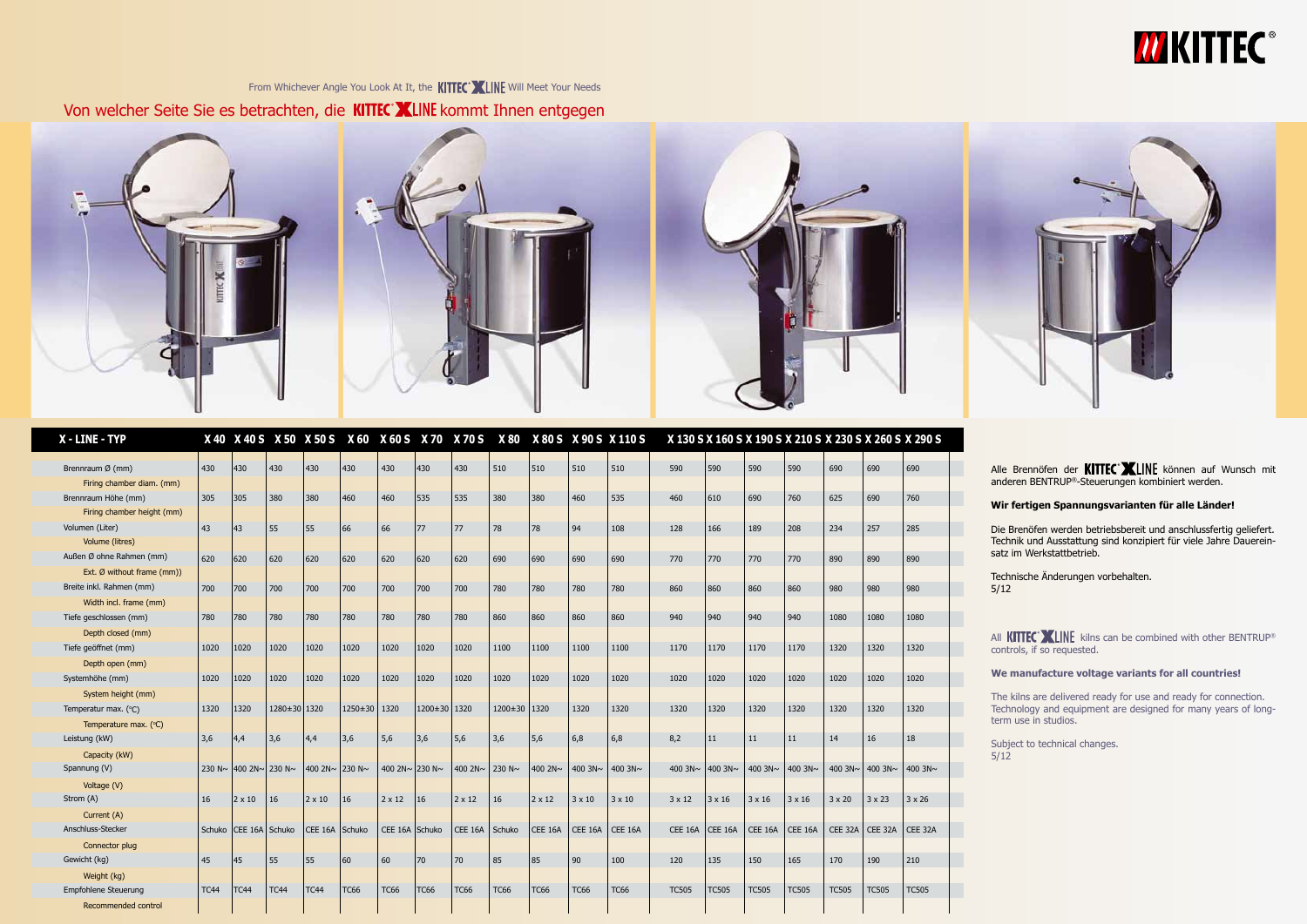### Von Anfang an erfolgreich brennen

Firing with Success Right from the Start

Das Brennen von Ton und die Veredelung der Oberfläche mit Glasuren verleiht dem Tonwerk neben der Haltbarkeit auch Faszination, Aussagekraft und Bedeutung. Ob Keramik, Glas oder Porzellan, mit sicheren Brennbläufen können Sie von Anfang an erfolgreich brennen.

Der komplette Brennablauf wird von einer digitalen Steuerung geregelt. Diese lässt Ihnen bei der Wahl von Zeit und Temperatur freie Hand, bietet darüber hinaus auch zuverlässige Festprogramme. Um den Brennvorgang zu starten, wählen Sie einfach eine Brennkurve aus. Der Ablauf erfogt dann automatisch.

Die Mikroprozessorsteuerung mit den digital speicherbaren Brennkurven und die genaue Temperaturmessung mit dem Platin-Rhodium-Thermoelement ermöglichen es Ihnen, in den Brennöfen der KITTEC<sup>®</sup> KLINE Ihre Brände selbst zu bestimmen und jederzeit exakt zu wiederholen. Welcher Regler für Ihre Anwendung am sinnvollsten ist, hängt von der Brennkurve ab, die sie benötigen.

The firing of clay and finishing of the surface with over glazes adds fascination, expressiveness and importance to your clay works in addition to durability. Whether you use ceramics, glass or chinaware, safe firing sequences make successful firing possible for you.

The complete firing action is controlled by a digital control system. This system leaves it to you to select the time and temperature and additionally offers reliable fixed pro grams. To initialise the firing operation, just select a firing curve. The sequence is then controlled automatically. A microprocessor control with digitally saveable firing curves and exact temperature measurements using a pla tinum-rhodium thermocouple make it possible for you to control your firing operations in the  $KITFC^*XLINE$  kilns and to accurately repeat them at any time. The controller that is most suitable for your application depends on the firing curve that you require.



**TC 44**

### **TC 44**







| Danach Programmende mit (ungeregeltem) Abkühlen. Kein Mehr-<br>preis, da im Grundpreis inbegriffen.                                        | Hochwertige, äußerst einfach bedienbare Regelanlage mit einer ein-<br>stellbaren Brennkurve: Aufheizen in 7 wählbaren Stufen auf 580°C<br>(fest), dann Aufheizen mit maximaler Geschwindigkeit auf einstell-<br>bare Endtemperatur. Anschließend in Stufen wählbare Haltezeit.                                                                |                                    |                                                                                                                                                                                                                                                                                                                                                                                                                                                                                  | High-quality control equipment that is extremely easy to operate<br>with an adjustable firing curve:<br>TC 44 heats up in seven selectable steps to 580oC (fixed), than<br>heats up at maximum speed to an adjustable final temperature,<br>followed by a dwell adjustable in steps, (uncontrolled) cooling. No<br>additional charge because it is included in the basic price. |                                    |               |  |  |  |  |
|--------------------------------------------------------------------------------------------------------------------------------------------|-----------------------------------------------------------------------------------------------------------------------------------------------------------------------------------------------------------------------------------------------------------------------------------------------------------------------------------------------|------------------------------------|----------------------------------------------------------------------------------------------------------------------------------------------------------------------------------------------------------------------------------------------------------------------------------------------------------------------------------------------------------------------------------------------------------------------------------------------------------------------------------|---------------------------------------------------------------------------------------------------------------------------------------------------------------------------------------------------------------------------------------------------------------------------------------------------------------------------------------------------------------------------------|------------------------------------|---------------|--|--|--|--|
| <b>TC 66</b>                                                                                                                               |                                                                                                                                                                                                                                                                                                                                               |                                    | <b>TC 66</b>                                                                                                                                                                                                                                                                                                                                                                                                                                                                     |                                                                                                                                                                                                                                                                                                                                                                                 |                                    |               |  |  |  |  |
| Haltezeit, geregeltes Abkühlen) sind beliebig einstellbar. Sechs Pro-<br>passen und abspeichern.<br><b>Mehrpreis</b>                       | Alle Werte der typischen Keramik-Brennkurve (Vorlaufzeit, geregel-<br>tes Aufheizen in zwei Segmenten auf einstellbare Endtemperatur,<br>gramme können Sie selbst Ihren Anforderungen entsprechend an-                                                                                                                                        |                                    |                                                                                                                                                                                                                                                                                                                                                                                                                                                                                  | All values of the typical ceramics firing curve (program delay, con-<br>trolled heating-up in two segments to adjustable final temperature,<br>dwell, controlled cooling) can be varied in any way.<br>You can adapt six programs to meet your requirements: these pro-<br>grams remain stored even after having been switched off.<br><b>Additional charge</b>                 |                                    |               |  |  |  |  |
| <b>TC 505</b>                                                                                                                              |                                                                                                                                                                                                                                                                                                                                               |                                    | <b>TC 505</b>                                                                                                                                                                                                                                                                                                                                                                                                                                                                    |                                                                                                                                                                                                                                                                                                                                                                                 |                                    |               |  |  |  |  |
| eine Stromverbrauchsanzeige.<br><b>Mehrpreis</b>                                                                                           | Die Brennkurve der TC 505 besteht aus Vorlaufzeit, zwei einstell-<br>baren Aufheiz- und Haltezeiten und (geregelter) Abkühlphase.<br>Alle Werte sind frei einstellbar. Sechs Programme sind fest ein-<br>programmiert, 23 weitere können individuell gespeichert werden.<br>Außerdem verfügt die Steuerung über eine Verriegelungstaste sowie |                                    | The firing curve of the TC 505 consists of the program delay, two<br>adjustable heating-up and dwell and a (controlled) cooling. Multi-<br>ple heating, cooling, dwell - no problem whatsoever. Six programs<br>are installed, 23 further can be individually stored. In addition the<br>control is in possession of a locking button as well as a power con-<br>sumption display.<br><b>Additional charge</b>                                                                   |                                                                                                                                                                                                                                                                                                                                                                                 |                                    |               |  |  |  |  |
| in °C/h oder Zeit. Möglichkeit des manuellen Eingriffs in den Pro-<br>zum Standard in der thermischen Glasbearbeitung.<br><b>Mehrpreis</b> | Wie TC 505, jedoch mit völlig variabler Brennkurvenform. Bis zu<br>99 Segmente können frei eingegeben werden, dadurch beliebige<br>Aufheiz- /Halte-/ Kühlprozesse. Simultane Eingabe der Rampen<br>grammablauf. Mehrere EVENTs etc. Bis zu 99 Programme abspei-<br>cherbar. Die TC 507 ist Nachfolger der TC 405/30 und wird somit            |                                    | Like TC 505, however, by completely variable firing curve form. Up<br>to 99 segments can be freely given, thereby any heat up/dwell/coo-<br>ling process. Simultane input of the ramps in oC/h or time. Possibili-<br>ty of the manual intervention in the program expiry. Several EVENTs<br>etc. Up to 99 programs storeable. The TC 507 is the successor of<br>the TC 405/30 and becomes therefore the standard in the thermal<br>glass treatment.<br><b>Additional charge</b> |                                                                                                                                                                                                                                                                                                                                                                                 |                                    |               |  |  |  |  |
| <b>Technische Daten</b>                                                                                                                    | <b>TC 44</b>                                                                                                                                                                                                                                                                                                                                  | <b>TC 66</b>                       |                                                                                                                                                                                                                                                                                                                                                                                                                                                                                  | <b>TC 505</b>                                                                                                                                                                                                                                                                                                                                                                   |                                    | <b>TC 507</b> |  |  |  |  |
| <b>Brennkurve</b>                                                                                                                          | 3 Stufen, wählbar                                                                                                                                                                                                                                                                                                                             | einstellbar                        |                                                                                                                                                                                                                                                                                                                                                                                                                                                                                  | beliebig einstellbar                                                                                                                                                                                                                                                                                                                                                            | beliebig einstellbar               |               |  |  |  |  |
| firing curve                                                                                                                               | 3 steps, selectable                                                                                                                                                                                                                                                                                                                           | selectable                         |                                                                                                                                                                                                                                                                                                                                                                                                                                                                                  | randomly selectable                                                                                                                                                                                                                                                                                                                                                             | randomly selectable                |               |  |  |  |  |
| Programme                                                                                                                                  | $1$ (fest)                                                                                                                                                                                                                                                                                                                                    | 6 (selbst definiert)               |                                                                                                                                                                                                                                                                                                                                                                                                                                                                                  | 6 (fest), 23 (selbst definiert)                                                                                                                                                                                                                                                                                                                                                 | biz zu 99 (je nach Segmentlänge)   |               |  |  |  |  |
| programs                                                                                                                                   | 1 (fixed)                                                                                                                                                                                                                                                                                                                                     | 6 (self-defined)                   |                                                                                                                                                                                                                                                                                                                                                                                                                                                                                  | 6 (fixed), 23 (self-defined)                                                                                                                                                                                                                                                                                                                                                    | up to 99 (belong to segments)      |               |  |  |  |  |
| <b>Brennsegmente</b>                                                                                                                       | 1                                                                                                                                                                                                                                                                                                                                             | 2                                  |                                                                                                                                                                                                                                                                                                                                                                                                                                                                                  | 2                                                                                                                                                                                                                                                                                                                                                                               | bis zu 99                          |               |  |  |  |  |
| segments                                                                                                                                   |                                                                                                                                                                                                                                                                                                                                               |                                    |                                                                                                                                                                                                                                                                                                                                                                                                                                                                                  | ີ ເ                                                                                                                                                                                                                                                                                                                                                                             | up to 99                           |               |  |  |  |  |
| Sicherheit                                                                                                                                 | Selbstest                                                                                                                                                                                                                                                                                                                                     | erweiterter Selbsttest             |                                                                                                                                                                                                                                                                                                                                                                                                                                                                                  | kontinuierliche Eigenüberwachung                                                                                                                                                                                                                                                                                                                                                | kontinuierliche Eigenüberwachung   |               |  |  |  |  |
| safety                                                                                                                                     | self test                                                                                                                                                                                                                                                                                                                                     | extended self test                 |                                                                                                                                                                                                                                                                                                                                                                                                                                                                                  | continuous self-monitoring system                                                                                                                                                                                                                                                                                                                                               | continuous self-monitoring system  |               |  |  |  |  |
| Werteanzeige                                                                                                                               | 4-stellig digital                                                                                                                                                                                                                                                                                                                             | 4-stellig digital                  |                                                                                                                                                                                                                                                                                                                                                                                                                                                                                  | 6-stellig digital                                                                                                                                                                                                                                                                                                                                                               | 6-stellig digital + Segmentanzeige |               |  |  |  |  |
| value display                                                                                                                              | 4-digits digital                                                                                                                                                                                                                                                                                                                              | 4-digits digital                   |                                                                                                                                                                                                                                                                                                                                                                                                                                                                                  | 6-digits digital                                                                                                                                                                                                                                                                                                                                                                | 6-digits digital + segment display |               |  |  |  |  |
| Anzeige                                                                                                                                    | Brennabschnitt                                                                                                                                                                                                                                                                                                                                | Brennabschnitt, Einheiten          |                                                                                                                                                                                                                                                                                                                                                                                                                                                                                  | Brennabschnitt, Einheiten                                                                                                                                                                                                                                                                                                                                                       | Brennabschnitt, Einheiten          |               |  |  |  |  |
| display                                                                                                                                    | firing segment                                                                                                                                                                                                                                                                                                                                | firing segment, units              |                                                                                                                                                                                                                                                                                                                                                                                                                                                                                  | firing segment, units                                                                                                                                                                                                                                                                                                                                                           | firing segment, units              |               |  |  |  |  |
| Netzausfallsicherung                                                                                                                       | $\bullet$                                                                                                                                                                                                                                                                                                                                     | $\bullet$                          |                                                                                                                                                                                                                                                                                                                                                                                                                                                                                  |                                                                                                                                                                                                                                                                                                                                                                                 | $\bullet$                          |               |  |  |  |  |
| power failure protection                                                                                                                   | $\bullet$                                                                                                                                                                                                                                                                                                                                     | $\bullet$                          |                                                                                                                                                                                                                                                                                                                                                                                                                                                                                  | $\bullet$                                                                                                                                                                                                                                                                                                                                                                       |                                    |               |  |  |  |  |
| Fehlermeldungen                                                                                                                            | $\bullet$                                                                                                                                                                                                                                                                                                                                     |                                    |                                                                                                                                                                                                                                                                                                                                                                                                                                                                                  |                                                                                                                                                                                                                                                                                                                                                                                 |                                    |               |  |  |  |  |
| error messages                                                                                                                             |                                                                                                                                                                                                                                                                                                                                               |                                    |                                                                                                                                                                                                                                                                                                                                                                                                                                                                                  |                                                                                                                                                                                                                                                                                                                                                                                 |                                    |               |  |  |  |  |
| Genauigkeit                                                                                                                                | 0,4% PID                                                                                                                                                                                                                                                                                                                                      | 0,2% PID                           |                                                                                                                                                                                                                                                                                                                                                                                                                                                                                  | 0,05% PI/PID (einstellbar)                                                                                                                                                                                                                                                                                                                                                      | 0,05% PI/PID (einstellbar)         |               |  |  |  |  |
| accuracy                                                                                                                                   | 0,4% PID                                                                                                                                                                                                                                                                                                                                      | 0,2% PID                           |                                                                                                                                                                                                                                                                                                                                                                                                                                                                                  | 0,05% PI/PID (adjustable)                                                                                                                                                                                                                                                                                                                                                       | 0,05% PI/PID (adjustable)          |               |  |  |  |  |
| Zulassung                                                                                                                                  | CE                                                                                                                                                                                                                                                                                                                                            | CE<br>$\mathsf{CE}\hspace{0.02cm}$ |                                                                                                                                                                                                                                                                                                                                                                                                                                                                                  | SEV, CE, GS/VDE                                                                                                                                                                                                                                                                                                                                                                 | SEV, CE, GS/VDE                    |               |  |  |  |  |
| approval                                                                                                                                   | $\mathsf{CE}\hspace{0.02cm}$                                                                                                                                                                                                                                                                                                                  |                                    |                                                                                                                                                                                                                                                                                                                                                                                                                                                                                  | SEV, CE, GS/VDE                                                                                                                                                                                                                                                                                                                                                                 | SEV, CE, GS/VDE                    |               |  |  |  |  |
| Mehr - Zonen - fähig                                                                                                                       |                                                                                                                                                                                                                                                                                                                                               |                                    |                                                                                                                                                                                                                                                                                                                                                                                                                                                                                  |                                                                                                                                                                                                                                                                                                                                                                                 |                                    |               |  |  |  |  |
| more zones                                                                                                                                 |                                                                                                                                                                                                                                                                                                                                               |                                    |                                                                                                                                                                                                                                                                                                                                                                                                                                                                                  |                                                                                                                                                                                                                                                                                                                                                                                 |                                    |               |  |  |  |  |

#### Vielseitig steuerbar - die Thermocomputer

#### Extensive Guidable - the Controllers